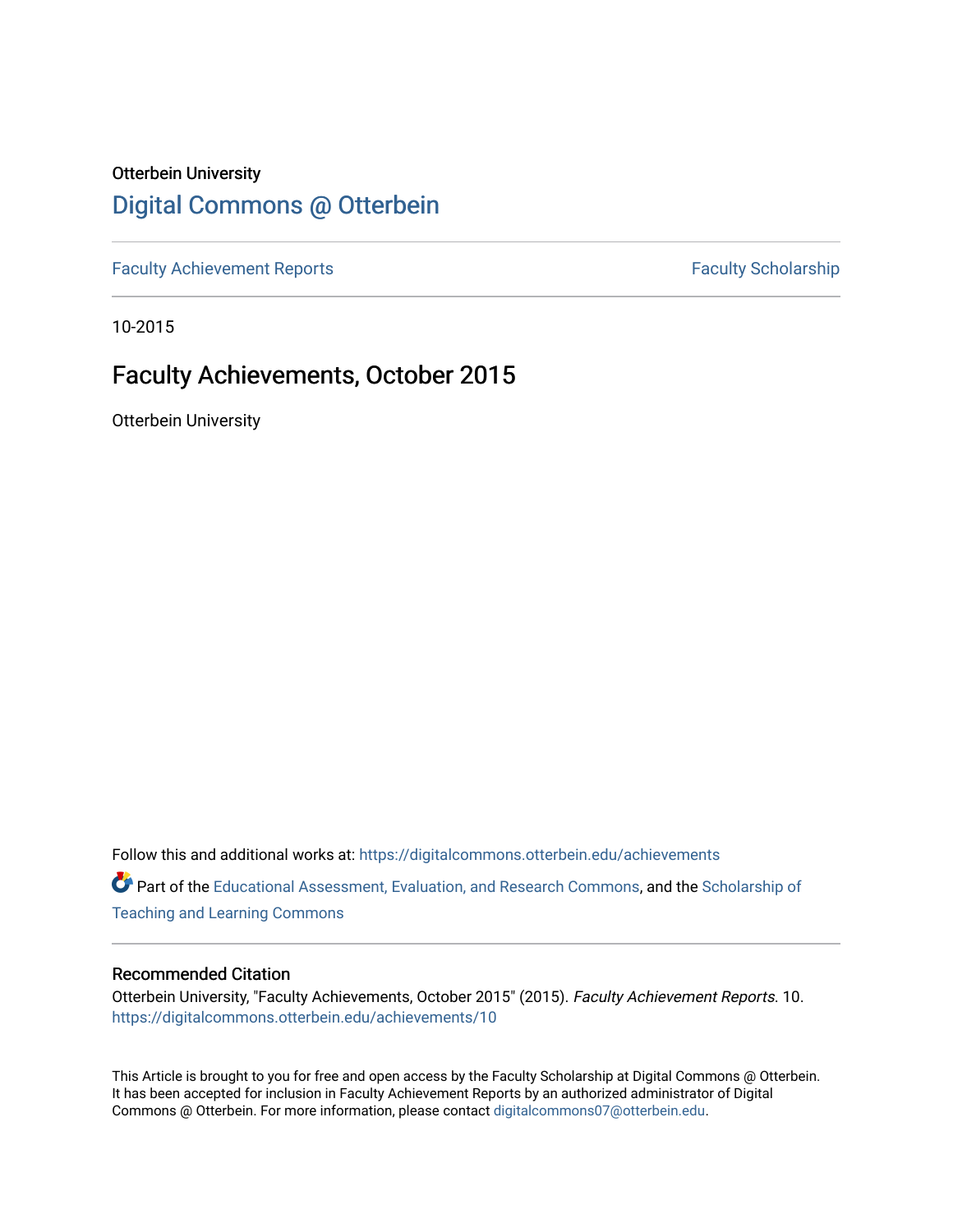#### **OFFICE OF ACADEMIC AFFAIRS**

**BARBARA H. SCHAFFNER,** Dean of the School of Professional Studies and The Graduate School/Professor, Department of Nursing *Presentations and Posters*

"Prescribing Knowledge and Practice Patterns of Advanced Practice Nurses" presented at the 26<sup>th</sup> International Nursing Research Congress, San Juan, Puerto Rico, July 2015.

**WENDY R. SHERMAN HECKLER,** Associate Vice President for Academic Affairs/Dean of University Programs/Professor, Department of Education

*Presentations and Posters*

Macbeth, D., Ivarsson, J., Lindwall, O., Lymer, G., Lynch, M., Sherman Heckler, W., and Wong, J. (2015, August). *The epistemics of Epistemics* (invited panel). International Institute of Ethnomethodology and Conversation Analysis, Kolding, Denmark.

#### **DEPARTMENT OF ART**

#### **NICHOLAS A. HILL,** Professor

*Artistic Exhibits and Performances*

"All Over the Map," a solo exhibition of 60 prints at the Casaplan Cultural Center Gallery, Valparaiso, Chile, July-August 2015.

"Circuitous Routes: The Dresden Series 1998- 2015," a solo, sabbatical exhibition at Miller Gallery, Otterbein University, September-October 2015.

"Across the Pond," one of ten artists (five Americans and five Germans) to exhibit a series of lithographs, Dresden City Gallery, Dresden, Germany, August-September 2015.

"AP Invitational Exhibition," group exhibition, Salt Lake City Art Center, Salt Lake City, UT, June 2015.

*Honors and Awards*

Selected as the first artist-in-residence at Casaplan Cultural Center, Valparaiso, Chile for a three-week printmaking residency, July 2015.

*Service/Leadership in the Profession*

Selected to be a Studio Art reader for the national A.P. portfolio reviews, a week-long review process in Salt Lake City, UT.

**JONATHAN D. JOHNSON,** Associate Professor *Artistic Exhibits and Performances* Athens Photography Festival, Benaki Museum (Athens, Greece). Fonlad Digital Art Festival (Coimbra, Portugal). Incubarte7 Festival Internacional de Arte, Espai D'art Fotogràfic (Valencia, Spain). NurtureArt (Brooklyn, NY): Video Rover Archive Exhibition. Carnival of e-Creativity (hosted by Indian Council for Social Science Research-Shillong, Meghalaya, India). Pocket Projects (London, UK): Refuse/Reuse. Stairwell Gallery (Bloomsburg, PA): What are you Watching? Winnipeg Underground Film Festival at Open City Cinema (Winnipeg, Canada). International Short Film Festival at the Armenian Center for Contemporary Experimental Art (Yerevan, Armenia). *Books, Book Chapters, and Journal Articles (peer* 

*reviewed)* Where are you from? Armenia... Armenia!, 2014 commissioned by ARAAGOUC Project (Paris), edition of 100 and featured in the

100 Years 100 Facts global initiative. *Books, Book Chapters, and Journal Articles (peer reviewed)*

I KM VOL I, published by The Blue Library (New Orleans), edition of 100.

**AMANDA L. KLINE,** Visiting Instructor

*Artistic Exhibits and Performances*

- "Re-Picturing Photography," Union Street Gallery, Chicago, IL, juried by Allison Grant, September 2015.
- The Page Collective's "Tell us a Story," Kuhn Fine Art Gallery, Marion, OH, September 2015.

"The Ohio State Fair Juried Exhibition," Ohio State Fair Cox Fine Arts Center, Columbus,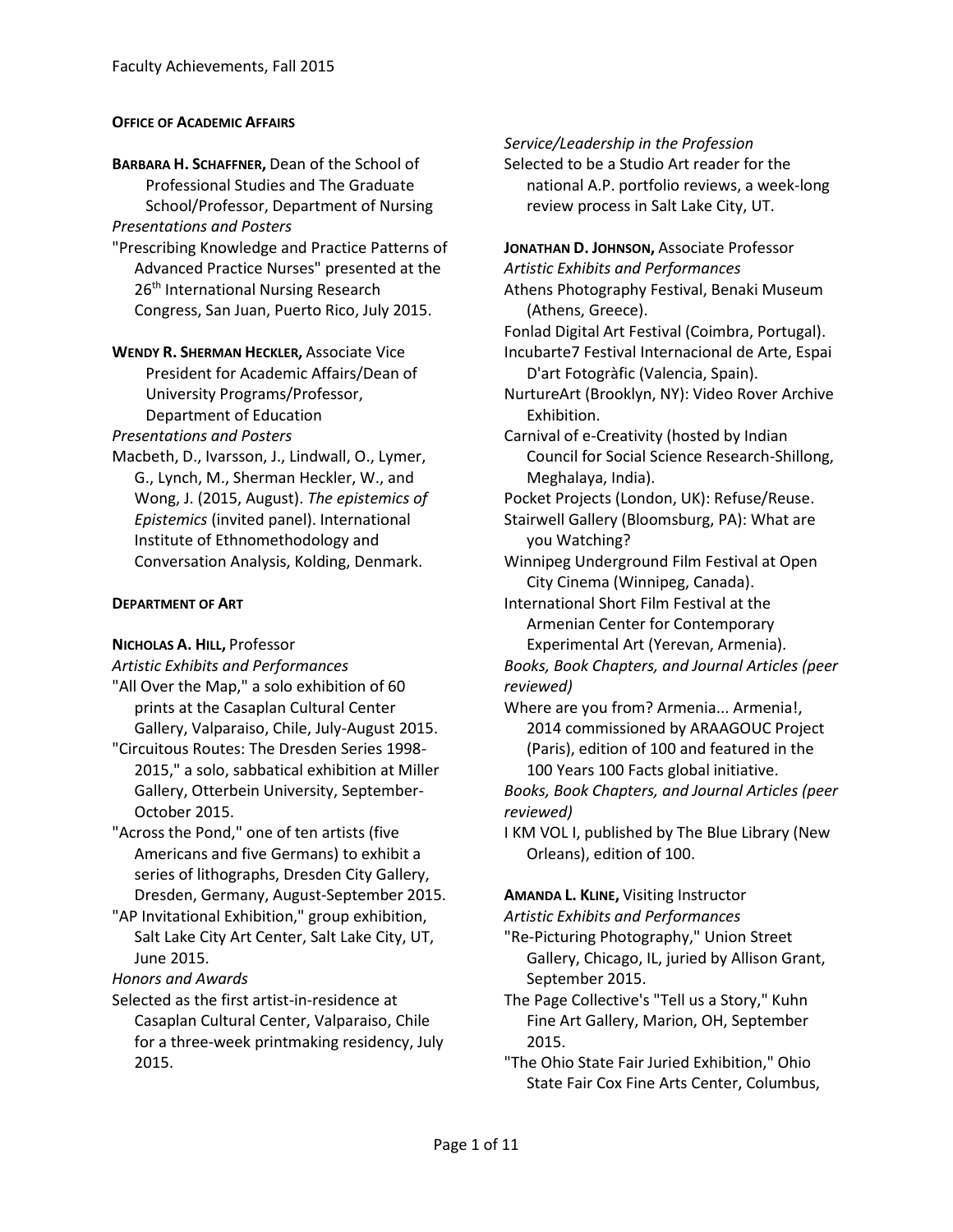OH, juried by Janice Driesbach and Martina Lopez, July 2015.

The Page Collective's "Tell Us a Story," ROY G BIV Gallery, Columbus, OH, Juried by Ann Hamilton, Michael Mercil, Lisa Dent, James Voorhies, July 2015.

*Honors and Awards*

- Honorable Mention by the Midwest Center for Photography for submission in the Midwest Photo Emerge Exhibition.
- Greater Columbus Arts Council Award for video "Pink Meets Blue Boy" at the Ohio State Fair Fine Arts Exhibition.

# **DEPARTMENT OF BIOLOGY AND EARTH SCIENCE**

## **SARAH S. BOUCHARD,** Associate Professor

*Books, Book Chapters, and Journal Articles (peer reviewed)*

Bouchard, S.S., O'Leary, C.J., Wargelin, L.J., Charbonnier, J.F., and K. Warkentin. 2015. Post-metamorphic carry-over effects of larval digestive plasticity. Functional Ecology DOI: 10.1111/1365-2435.12501.

*Presentations and Posters*

Bouchard, S.S. July 2015. Nutritional plasticity across life stages in red-eyed treefrogs. Gamboa Frog Talk, Smithsonian Tropical Research Institute, Gamboa, Panama.

**JEFFREY VASILOFF,** Assistant Professor

*Artistic Exhibits and Performances*

- Wrote, performed, recorded, produced, and published "Invincible Summer," an album of original music and poetry containing fifteen instrumental pieces and four poems.
- *Community Outreach/Service Learning* Wrote, performed, produced, recorded, published and personally financed an album of original instrumental music. 1000 CDs
	- were produced, with 500 CDs offered (free of charge) to be sold by the University to raise money for the Otterbein Fund and 100 CDs offered (free of charge) to be sold by the student nurse association and HSS student association for their organization's fundraising.

*Presentations and Posters*

- Bousfiha S., Holbrook S., Bennett J., and Vasiloff J. Trends in Ohio's top ten reportable infectious diseases. Abstract presented at the annual meeting of the Ohio Academy of Science, Bexley, OH, April 11, 2015.
- Vasiloff J., and Bennett J. Syphilis in Ohio: Longitudinal trends in two major cities. Abstract submitted for the annual meeting of the Ohio Public Health Association ("Ohio Combined Conference"), Dublin, OH, May 2015.

Holbrook S., Bousfiha S., Bennett J., and Vasiloff J. Trends in selected reportable infectious diseases in Ohio. Abstract submitted for the annual meeting of the Ohio Public Health Association ("Ohio Combined Conference"), Dublin, OH, May 2015.

*Service/Leadership in the Profession*

- Worked as a physician consultant in the summer of 2015 for the U.S. Army Medical Corps, Division of Military Entrance Processing in the Columbus MEPS Station: performed military entrance physical examinations on recruits for all branches of the U.S. Armed Forces.
- Conducted medical house calls to geriatric patients in the summer of 2015 and continued during the present school year. *Teaching Innovations*
- Re-created INST Course: Rashes, Colds, and Plagues. Added significant content on the stigma associated with patients suffering from infectious diseases in a communicable disease epidemic, and for the first time, added content including empathy as a antidote for stigma and the neuroscience behind it.

# **DEPARTMENT OF BUSINESS, ACCOUNTING AND ECONOMICS**

## **HYUK KIM,** Assistant Professor

*Books, Book Chapters, and Journal Articles (peer reviewed)*

Article, "Global Public Private Partnership: An Analogical Reasoning Model," accepted and published by a blind peer reviewed journal, Management & Marketing (pp. 118-204).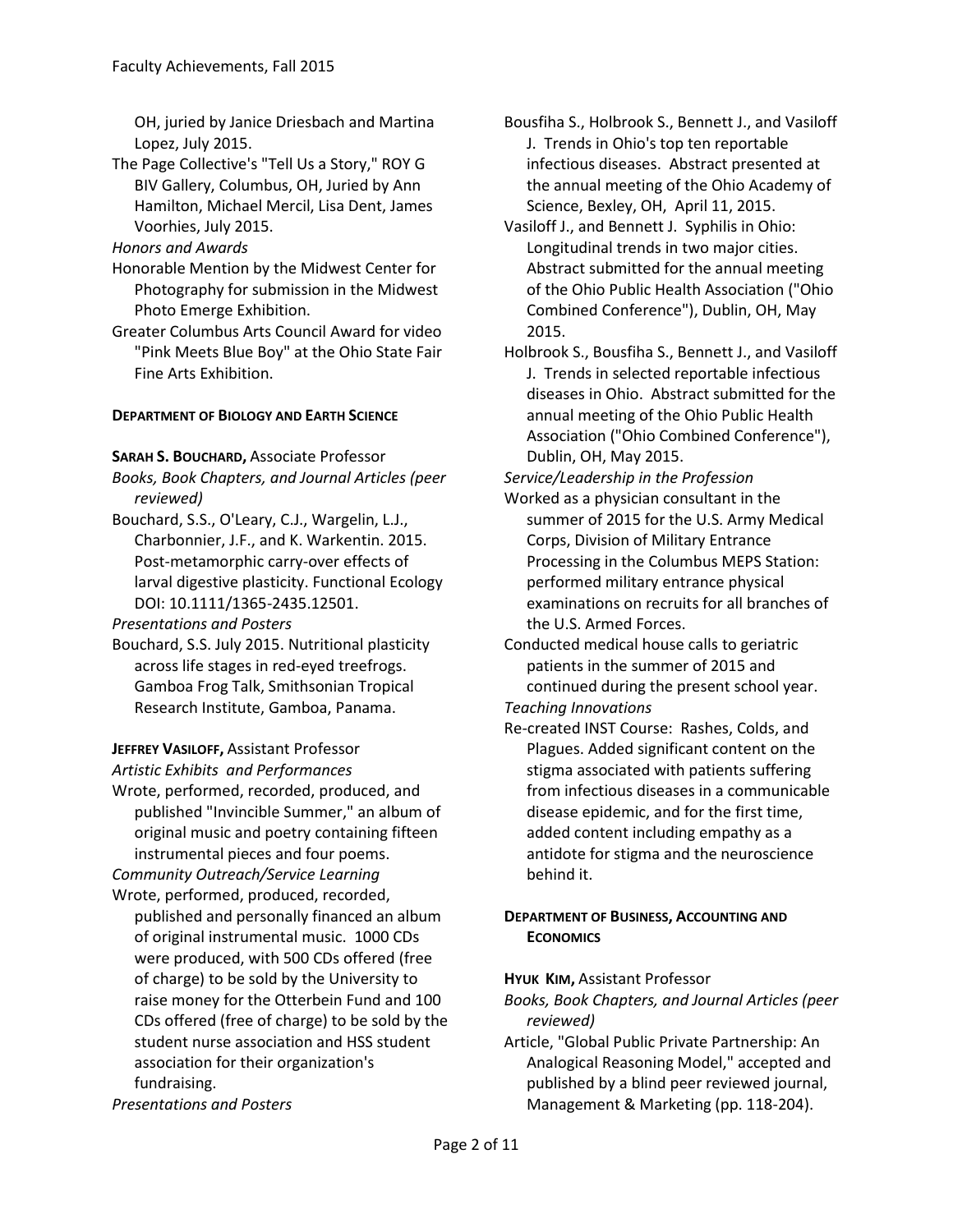Article, "Emerging Market Economies and Institutional Theory of Strategy: Building Conceptual Framework and Analyzing Evidences," accepted by the 2015 Academy of International Business (West Chapter) Conference.

## **CENTER FOR TEACHING AND LEARNING**

**KATHRYN M. PLANK,** Professor, Department of Education/Director, Center for Teaching and Learning

*Grant Participant*

Esson, J., Young, A., Wendel, P., and Plank, K. M. "Opening doors: A wider examination of STEM Teaching and Learning." WIDER Grant, National Science Foundation, 2013-2015.

*Presentations and Posters*

- DiPietro, M., and Plank, K. M. (2015). Institute for New Faculty Developers. POD/Teikyo Collaboration 2015. Teikyo University, Tokyo, Japan, September 12.
- Plank, K. M. (2015). Panelist, International Symposium on 21<sup>st</sup> Century Teaching and Learning, POD/Teikyo Collaboration 2015. Teikyo University, Tokyo, Japan, September 12.
- Plank, K. M. (2015). Building a classroom climate for student engagement and learning. Guest speaker at State University of New York at Albany, August 20.
- Plank, K. M., Liao, M-K., and Worth, S. (2015). Team teaching. Guest speaker at Southwestern University, August 17.
- Plank, K. M. (2015). Moderator of panel, Promising Ideas-How do Evidence-Based Practices Differ from National Perspectives? at the ICED Continental Symposium on Evidence Based Educational Development. Victoria, British Columbia, June 14.
- Plank, K. M. (2015). Member of panel, What does the "Impact" of educational development work mean in your context? at the ICED Continental Symposium on Evidence Based Educational Development. Victoria, British Columbia, June 14.
- Wendel, P. J., Young, A. M., Plank, K. M., and Esson, J. M. (2015). Introductory STEM

teaching, learning, and culture: Data for selfevaluation. Ohio Project Kaleidoscope Conference. Westerville, OH, May 16.

- Plank, K. M., McMains, P., Saunders, C., and Vargas, G. (2015). Course transformation for blended learning. 2015 Teaching and Learning in Higher Education Conference. Columbus, OH. June 4.
- McMains, P., Plank, K. M., Saunders, C., and Vargas, G. (2015). Finding the right fit: How might blended/online work for you? 2015 Teaching and Learning in Higher Education Conference. Columbus, OH. June 4.

*Service/Leadership in the Profession*

Vice President, International Consortium for Educational Development.

#### **COURTRIGHT MEMORIAL LIBRARY**

#### **JESSICA CROSSFIELD MCINTOSH,** Assistant

Professor/Reference Services Coordinator *Books, Book Chapters, and Journal Articles (peer* 

*reviewed)*

McIntosh, J. C., Krumsee, K., Zaveloff, J. E., and Zoladz, D. C. (2015). Know the Lingo: how ILEAD Ohio influenced library collaboration and discovery for patrons. Library Hi Tech News, 32(5), 16-18. doi:10.1108/LHTN-01- 2015-0008.

*Presentations and Posters*

"What are They Doing in There? Using Google Analytics to Better Understand Our Students," Annual OPAL Conference, August 7, 2015. (Co-presented with Carl Hess, Heidelberg University.)

**AMY B. PARSONS,** Associate Professor/Metadata Librarian

*Presentations and Posters*

Ohio Private Academic Libraries (OPAL) Conference, August 7, 2015, Findlay, OH. EBSCO Academic eBook collection Panel Presentation - three OPAL libraries share their experience promoting and using EBSCO's Academic eBook collection.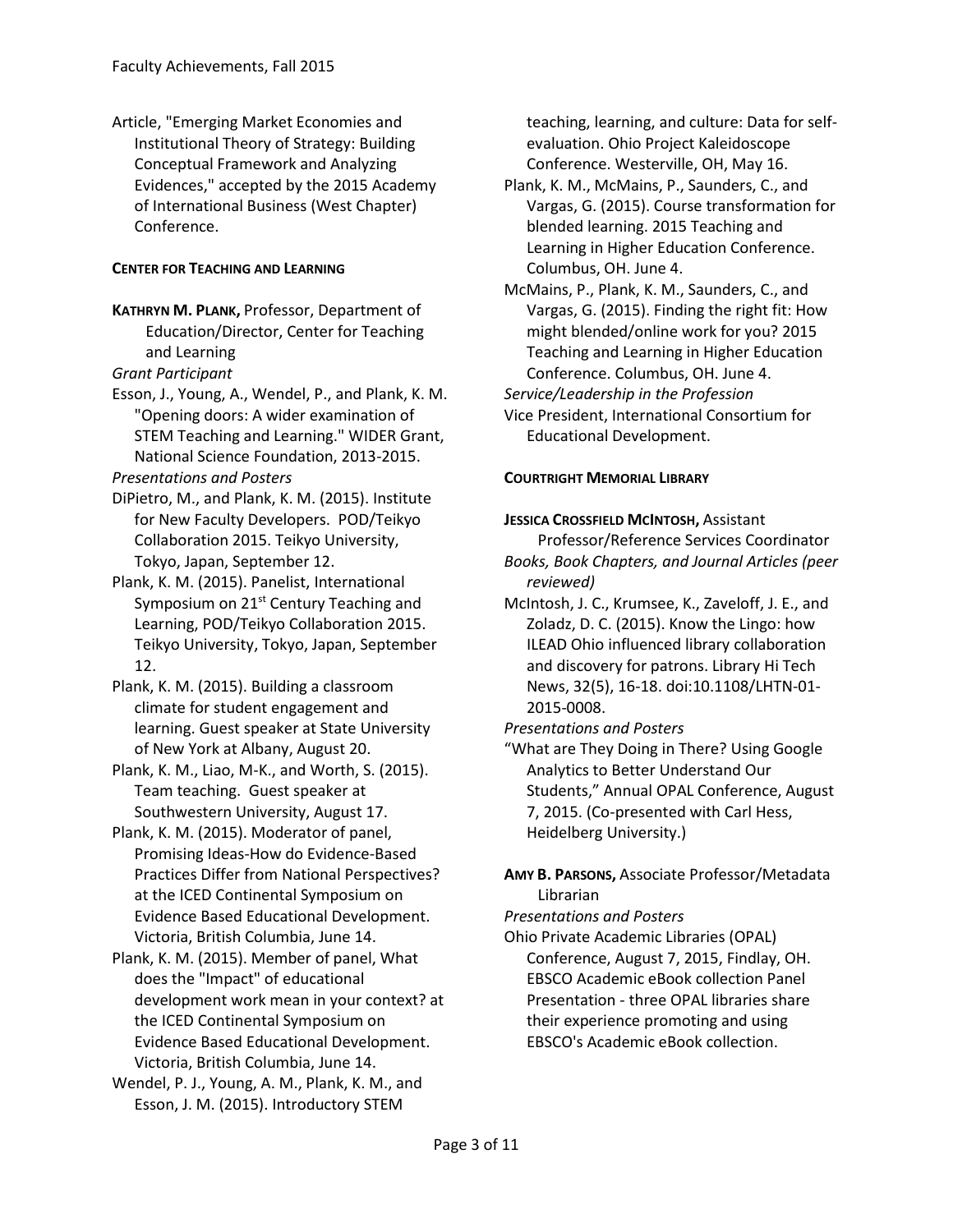- **JANE H. WU,** Professor/Government Publications/Systems Librarian *External Grants and Fellowships - Primary Investigator*
- "A Comparative Study of Information Literacy Education and Student Library Use Experiences in U.S. and Chinese Academic Libraries" CALA Sheila Suen Lai Research Grant. Jane Wu, P.I., 2015-2016. \$1000.
- "A Comparative Study of Information Literacy Education and Student Library Use Experiences in U.S. and Chinese Academic Libraries" American Library Association Ohio Chapter (ALAO) Research Grant. Jane Wu, P.I., 2015-2016. \$2000.

*Presentations and Posters*

Wu, Jane and Szudy, Lois. (2013 April 10-13). Participatory Librarianship: Academic Librarians Role in the Changing Campus Internationalization Environment. Association of College and Research Libraries' Annual Conference Poster Session, Indianapolis, IN.

## **DEPARTMENT OF EDUCATION**

#### **DIANE A. ROSS,** Associate Professor *Sabbatical Outcomes*

During her spring 2015 sabbatical, Dr. Ross formed partnerships with the Ugandan Christian University in Mukono, Uganda; Makerere University in Kampala, Uganda; the Nile University in Arua, Uganda; and the African Storybook Project.

## **PAUL J. WENDEL,** Assistant Professor

*Honors and Awards*

Recognized as an Ohio STEM Exemplar by the Ohio Academy of Science. http://static1.squarespace.com/static/559be f5ce4b06c1fb873ebae/t/55c3a87be4b0774f a56ed0d1/1438886011143/PR2015STEMExe mplarsAugust.pdf *Presentations and Posters*

Wendel, P. J., Esson, J. M., Plank, K. M., Young, A. (2015, May 16). *Introductory STEM teaching, learning, and culture at a comprehensive university: Data for reform.*

Presentation at the 1<sup>st</sup> Annual Ohio Project Kaleidoscope Conference, Otterbein University, Westerville, OH.

Grote, R. E., Wendel, P. J. (2015, May 16). *Fearless investigators: Teaching a generaleducation science course through experimental design.* Poster at the 1st Annual Ohio Project Kaleidoscope Conference, Otterbein University, Westerville, OH. *Service/Leadership in the Profession* Elected 2015-2016 Treasurer, Ohio Project Kaleidoscope.

**DEPARTMENT OF ENGLISH**

## **NORMAN R. CHANEY,** Professor

*Books, Book Chapters, and Journal Articles (peer reviewed)*

Accepted a critical essay on Theodore Roethke's poem "The Meadow Mouse" that will appear in a book of essays on Roethke that Professor William Barillis of the University of Wisconsin is preparing for publication. Roethke scholars around the country have contributed to the book.

## *Presentations and Posters*

Paper presentation at The College English Association of Ohio (CEAO) at the University of Toledo. The paper, "Why, Where, When and How English Became a Discipline, and Where it is Now," tells the story of the development of undergraduate education in the United States; and how English as a discipline fits into that story. 18 April 2015.

## **BETH RIGEL DAUGHERTY,** Professor

*Presentations and Posters*

"Mary Sheepshanks, Virginia Stephen, and Morley College: Learning to Teach, Learning to Write." Virginia Woolf and Her Female Contemporaries: the 25<sup>th</sup> Annual Conference on Virginia Woolf. Bloomsburg University, Bloomsburg, PA. 5 June 2015. Address.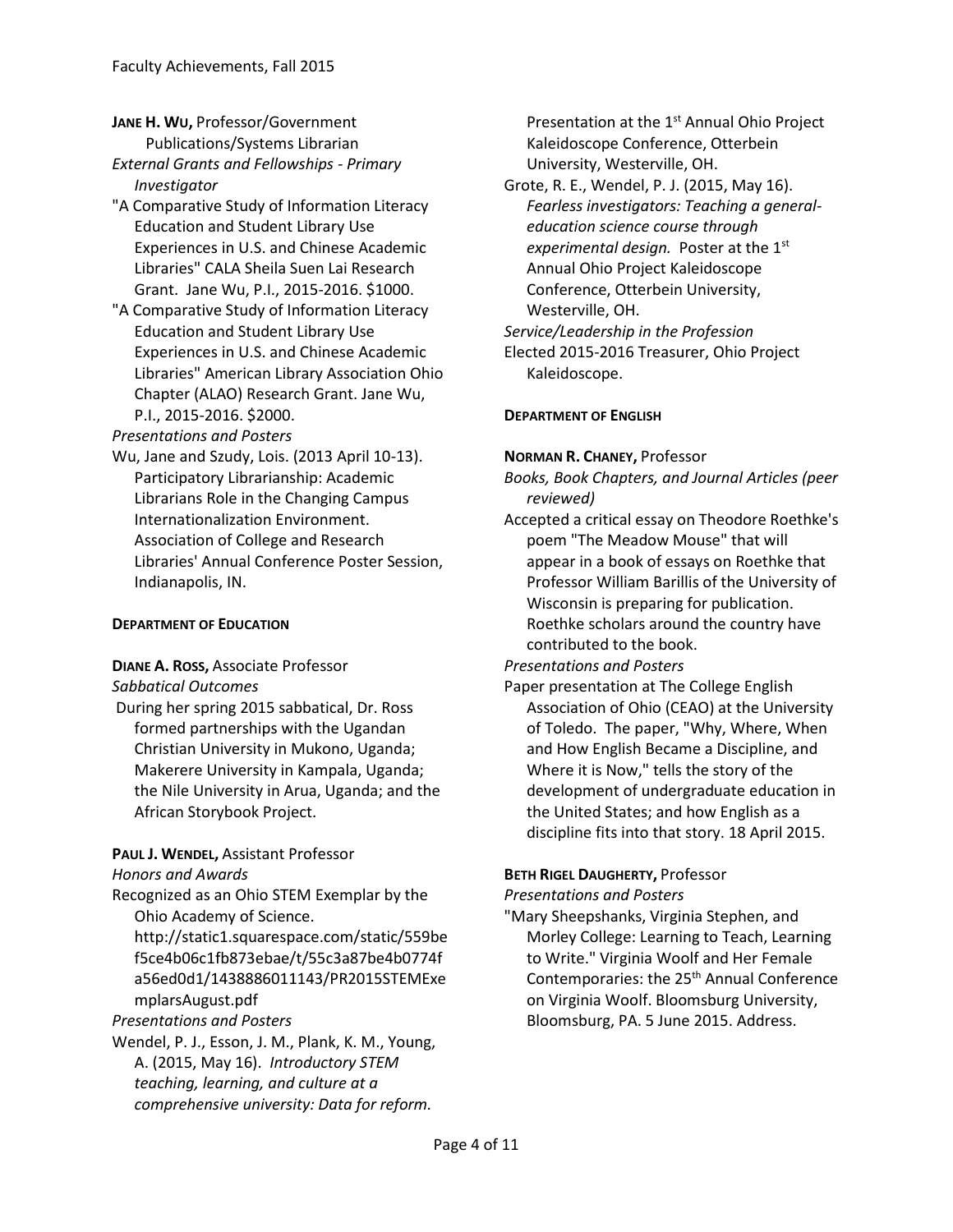## **PATRICIA A. FRICK,** Professor

#### *Presentations and Posters*

Presented an invited seminar paper, "'Magnetic Evenings at Home': Mesmerism in Wilkie Collins' The Moonstone," at the 2015 Annual Conference of the Midwest Victorian Studies Association at the University of Iowa, May 1- 3, 2015.

#### **SHANNON K. LAKANEN,** Associate Professor

- *Books, Book Chapters, and Journal Articles (peer reviewed)*
- "Of Diversion." *After Montaigne: Contemporary Essayists Cover the Essays.* Ed. David Lazar and Patrick Madden. Athens, GA: U Georgia Press, 2015. 155-61. Print.

#### *Presentations and Posters*

"The Art of Peer Critique in Creative Writing Classrooms." College English Association of Ohio Annual Conference. Toledo, OH. April 2015.

## **JEREMY J. LLORENCE,** Assistant Professor

*Artistic Exhibits and Performances*

2015 Activate Midwest Festival Winner for Cane River King, a full length play produced at Victory Gardens Biograph Theatre in Chicago, IL. August 6-8, 2015.

## **JEREMY H. SMITH,** Professor

- *Books, Book Chapters, and Journal Articles (peer reviewed)*
- "Michel Henry's Phenomenological Christology: From Transcendentalism to the Gospel of John." Fenomenologia 13 (Poznan, 2015): 11-42.

## **DEPARTMENT OF EQUINE SCIENCE**

## **STEFFANIE V. BURK,** Assistant Professor

*Books, Book Chapters, and Journal Articles (peer reviewed)*

- Burk, S.V. and C.E. Gramlich. College curricula valued by equine-assisted activity and therapy centers. *Journal of Equine Veterinary Science* 35(5): 453.
- S. Samuels, N. Heskett, S. Burk. Efficacy of *Carica papaya* seeds for reducing equine

strongyle fecal egg counts. *Journal of Equine Veterinary Science.* 35(5): 390-391.

- Rossano, M.G., S.V. Burk, A.M. Leed, W.J. Silvia, A.J. Pescatore, and E.S. Vanzant. Factors associated with persistence in the animal and food sciences degree program at the University of Kentucky: From Animal Science 101 to the capstone class. *Journal of Equine Veterinary Science.* 35(5): 453.
- *Community Outreach/Service Learning*
- Hosted the 2015 Professional Association for Therapeutic Horsemanship Ohio Symposium at the Austin E. Knowlton Center.
- Cofounded Westerville Special Olympics Equestrian Team at the Austin E. Knowlton Center and took riders to state Special Olympics competition.

## **DEPARTMENT OF HEALTH AND SPORT SCIENCES**

**PAUL D. LONGENECKER,** Senior Instructor

*Community Outreach/Service Learning* Westerville Library Foundation, Board of Trustees, Vice-President.

*Presentations and Posters*

- Longenecker, P.D. and Nims, L. Poster Session, "Exploring Advance Care Planning Practices of Health Care Professionals," NHPCO Virtual Conference-Clinical Advances in the Art and Science of Care, April 21-23, 2015.
- Longenecker, P.D. Preconference Seminar Presenter (invited), "Ethics for Hospice Managers: A Foundational Module of NHPCO's Hospice Manager Development Program," National Hospice and Palliative Care Organization 16<sup>th</sup> Clinical Team Conference and Pediatric Intensive: Expanding the Mission; Grapevine, TX, October 14, 2015.
- *Service/Leadership in the Profession* The Patient Experience Journal, Reviewer. Journal of Healthcare Management, Reviewer. National Hospice and Palliative Care
	- Organization, Research Committee Member.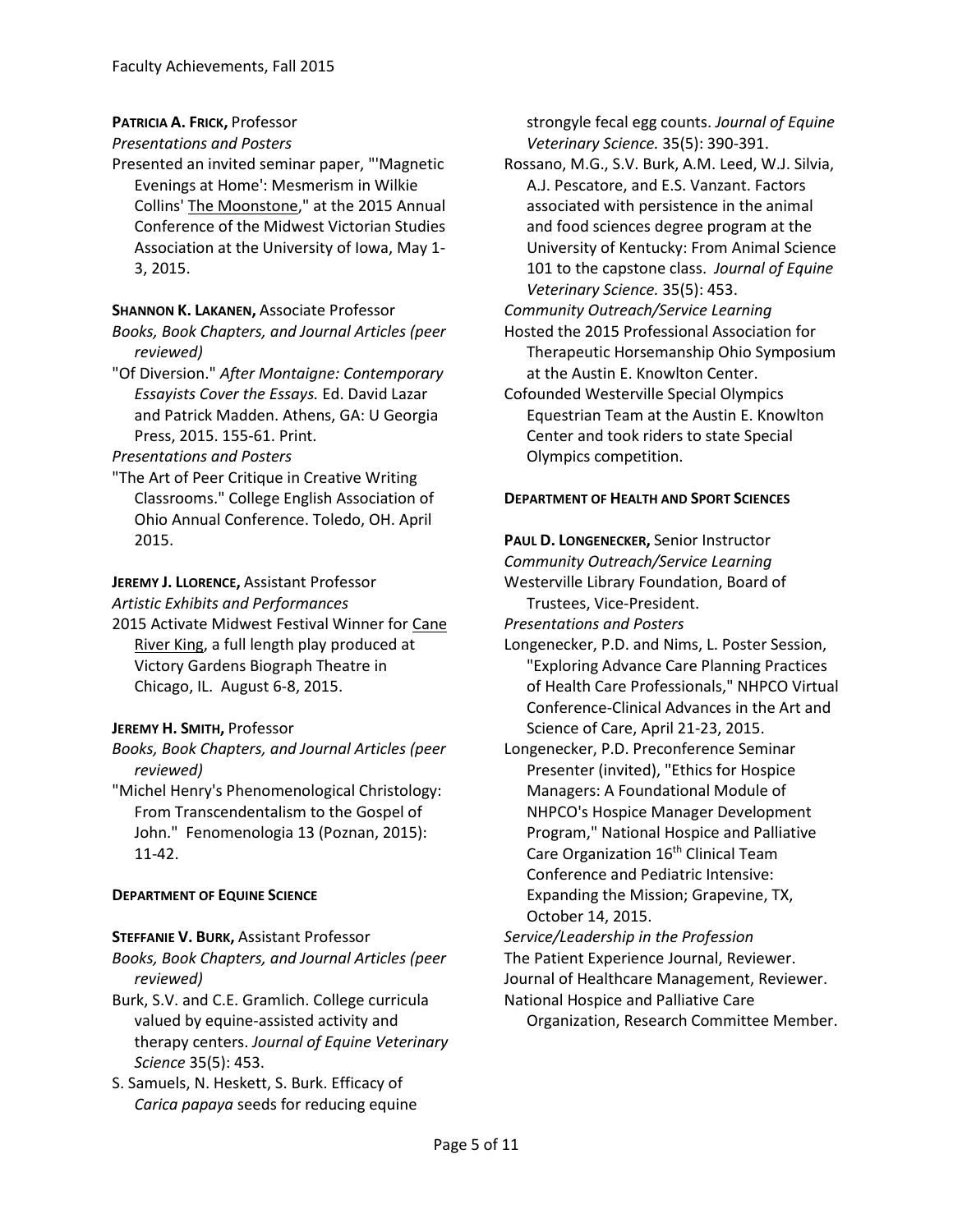# **ANN-CATHERINE SULLIVAN,** Professor

*Presentations and Posters*

- Sullivan, A.C., Berkowitz, R. J., Shank, K. Empowering Students in Transition. Presented at the National Consortium for Physical Education for Individuals with Disabilities Annual Conference, Tysons Corner, VA, July 16, 2015.
- *Service/Leadership in the Profession*
- The Physical Educator Editorial Review Board, 2011-present.

## **PATRICIA S. WILSON,** Senior Instructor

- *External Grants and Fellowships - Primary Investigator*
- State Farm Community Engagement Service-Learning Grant "5 Essential Elements of Wellbeing" a program for college freshmen and Westerville Schools Best of Both Worlds students. \$1500.

*Presentations and Posters*

- "Strengths-Based Leadership" presentation for OhioHealth Nursing Leadership Academy participants.
- "Strength-Based Leadership" presentation to OhioHealth Chief Nursing Officers.
- "Strengths Development" presentation to Central Ohio Organization of Nurse Executives.
- "Discovering and Using Your Strengths as a New Nurse" presentation to OhioHealth Nursing Fellowship program participants.
- "Strengths Development" presentations to Otterbein University Theatre Department, Cardinal Corp Leaders, Peer Mentors, and Fall Faculty Conference breakout session.
- "Strengths-Based Leadership" presentation to Leadership Westerville participants.

# **KRISTY L. MCCRAY,** Assistant Professor

*Books, Book Chapters, and Journal Articles (peer reviewed)*

McCray, K. L. (2015). Intercollegiate athletes and sexual violence: A review of literature and recommendations for future study. Trauma, Violence, and Abuse, 16(4), 438- 443.

*Presentations and Posters*

- McCray, K.L. (2015, June). Recommendations on best practices for sexual assault prevention in athletics. Poster presented at the North American Society for Sport Management Annual Conference, Ottawa, Canada.
- Ervin, S. M., and McCray, K. L. (2015, June). An examination of work-life balance for Sport Management doctoral students. Poster presented at the North American Society for Sport Management Annual Conference, Ottawa, Canada.

*Publications and Essays (non-peer reviewed)*

McCray, K. L. (2015). Sexual Minorities in Sports: Book review. Journal of Sport Management, 29(1), 124-125.

*Service/Leadership in the Profession*

Member, Diversity Committee.

North American Society for Sport Management, selected June 2015 for two-year term.

# **DEPARTMENT OF HISTORY AND POLITICAL SCIENCE**

# **JONATHAN F. DECOSTER,** Assistant Professor *Presentations and Posters*

- Keynote speaker, "Native America and Early Encounters," at Native America Across Five Centuries, a K-12 institute delivered by Primary Source, Watertown, MA, July 20, 2015.
- Roundtable participant, "Florida at the Margins," Omohundro Institute of Early American History and Culture/Society of Early Americanists, Chicago, IL, June 19, 2015.
- Panelist, "Spanish Missions and the Politics of Indigenous Kinship," Native American and Indigenous Studies Association, Washington, D.C., June 5, 2015.
- *Published Reviews, Teaching Applications, and Essays*
- Book review of Ninigret, Sachem of the Niantics and Narragansetts: Diplomacy, War, and the Balance of Power in Seventeenth-Century New England and Indian Country, by Julie A. Fisher and David J. Silverman. Itinerario 38, no. 3 (2014): 154-155.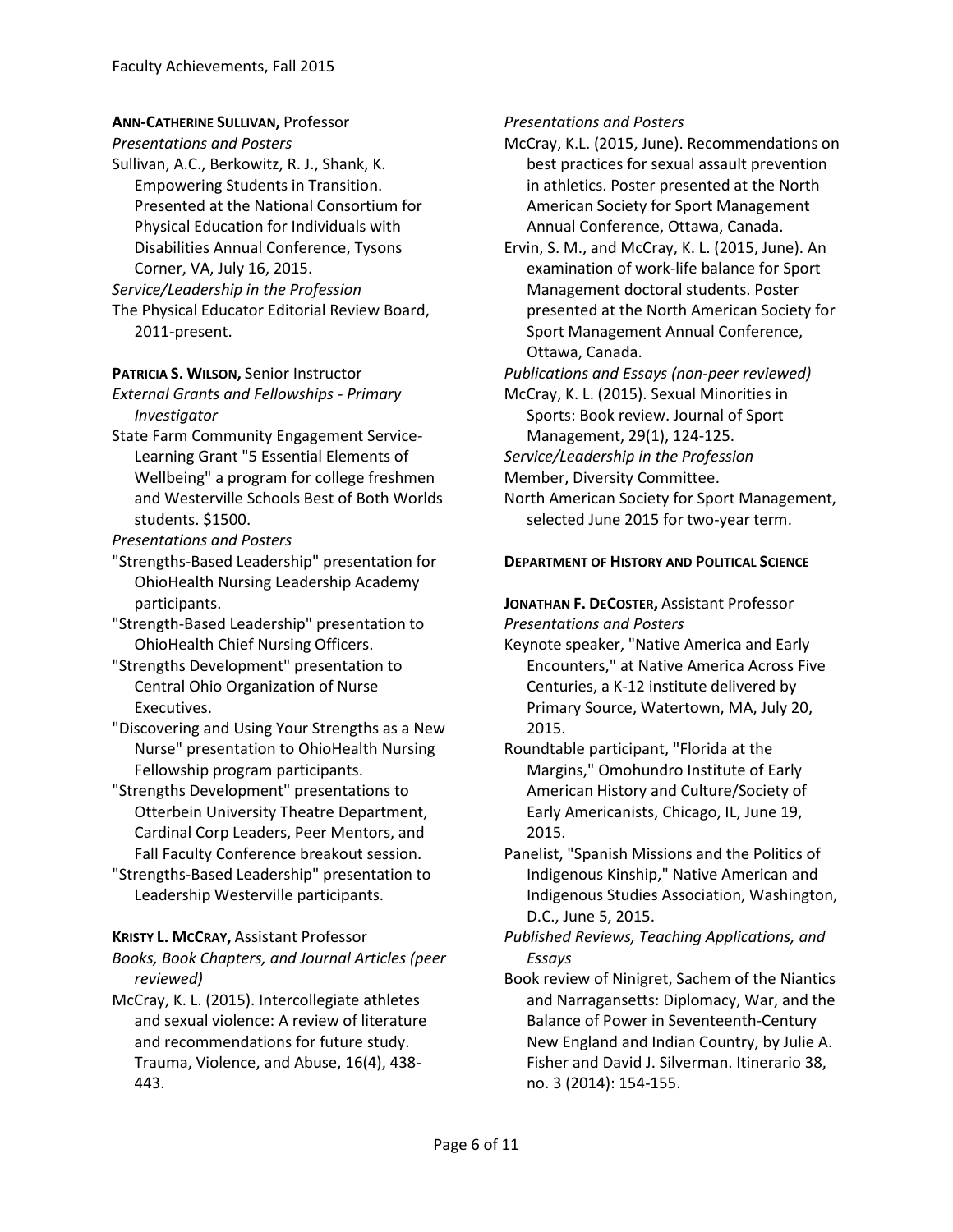**MARCUS E. GREEN,** Associate Professor

*Books, Book Chapters, and Journal Articles (peer reviewed)*

Marcus E. Green, "Gramsci and Subaltern Struggles Today: Spontaneity, Political Organization, and Occupy Wall Street," in *Antonio Gramsci,* edited by Mark McNally, Critical Explorations in Contemporary Thought Series (New York: Palgrave, 2015), pp. 156-178.

*Presentations and Posters*

Marcus E. Green, "Subalternity and the Spatiality of Race: Gramsci, the Southern Question, and the Critique of Lorianism," Annual Meeting of the American Association of Geographers, Chicago, IL, April 21-25, 2015.

*Publications and Essays (non-peer reviewed)*

- Marcus E. Green and Serap Kayatekin "*Editors' Introduction,*" Rethinking Marxism 27.3 (2015): 323-330.
- Marcus E. Green and Serap Kayatekin "*Editors' Introduction,*" Rethinking Marxism 27.2 (2015): 153-9.

# **DEPARTMENT OF MATHEMATICAL SCIENCES**

## **RYAN M. BERNDT,** Associate Professor

## *Presentations and Posters*

Presentation given at the University of Chicago on "Working at a Liberal Arts College" aimed at graduate students and recent postdoctoral students.

# **WILLIAM V. HARPER,** Professor

*Books, Book Chapters, and Journal Articles (peer reviewed)*

- Harper, William V. and Thomas R. James, "Concerns about Least Squares Estimation for the Three-Parameter Weibull Distribution: Case Study of Statistical Software," Proceedings of the Joint Statistical Meetings, August 2015.
- Harper, William V. and Tom Bubenik, Pam Moreno, Steven Polasik, "Identifying Locations Of Active Corrosion Growth From Successive In-Line Inspections," Pipeline Pigging and Integrity Management

Conference, Houston, TX, February 9-12, 2015.

Harper, William V., Reduced Major Axis Regression: Teaching Alternatives to Least Squares, International Conference on the Teaching of Statistics, Flagstaff, AZ, 2014.

# **DEPARTMENT OF MUSIC**

## **DENNIS F. DAVENPORT,** Professor

*Artistic Exhibits and Performances*

Served as Music Director and pianist for "The All Night Strut," a revue of music of the 1930's and 1940's produced by Otterbein Summer Theatre. July 2015.

*Sabbatical Outcomes category*

During his sabbatical leave in Spring 2015, Dr. Davenport composed a one-act opera to a libretto by his spouse, Sarah Davenport. The work is entitled "First Encounters: Edouard Manet Meets Berthe Morisot" and will be produced by Otterbein Opera Theatre April 1-3, 2016.

#### **NICHOLAS P. ROSS,** Associate Professor *Artistic Exhibits and Performances*

Release of a new recording: Arthur Honegger: Chamber Music (Centaur Records, CRC 3437) by the Prospero Trio (Jana Ross, violin, Wesley Baldwin, cello, and Nicholas Ross, piano).

# **DEPARTMENT OF NURSING**

**KAY A. BALL,** Associate Professor

*Community Outreach/Service Learning* Prison Ministry at Marion Correctional Institute. *Honors and Awards*

Ball, K. (October 8, 2015) Inducted into the Ohio Nurses Association Dorothy Cornelius Leadership Congress.

*Presentations and Posters*

- Ball, K. (April 6, 2015). Response to JCARR rulings of the Ohio Parole Board-Testimony. JCARR meeting. Statehouse. Columbus, OH.
- Ball, K. (April 14, 2015). Building a Business Case for Smoke Evacuation. AORN of Central Ohio, Westerville, OH. Dublin Methodist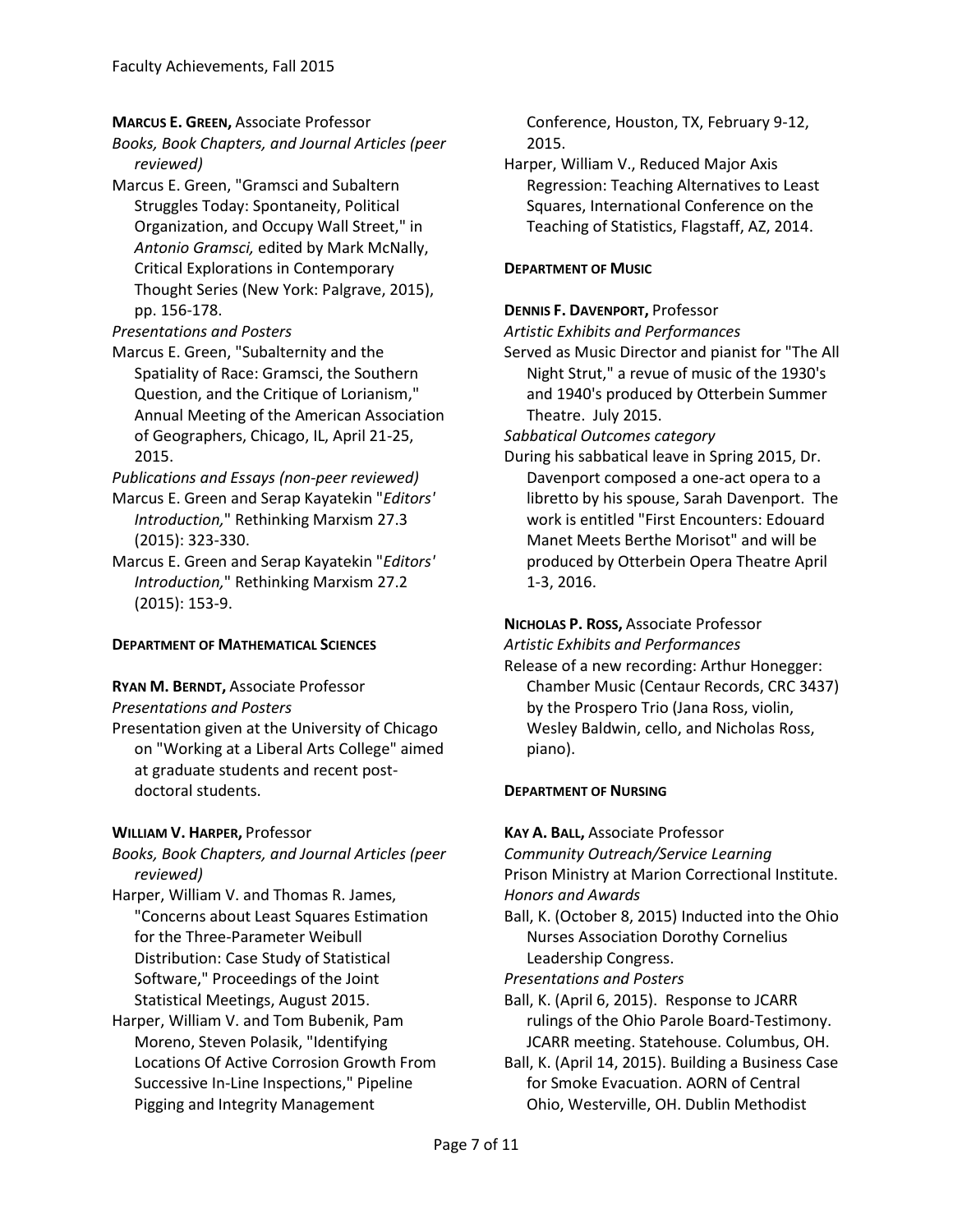Hospital, Dublin, OH. Sponsored by Megadyne, Inc.

Ball, K. (April 26, 2015). Participating in Prison Ministry: Creating Hope. Encourager's Sunday School Class. Worthington Christian Church. Worthington, OH.

Ball, K. (May 3, 2015). Otterbein University Nurse Pinning Ceremony, Closing Speech, Westerville, OH.

Ball, K. (May 4, 2015). Building a Business Case for Smoke Evacuation: The Effectiveness of an Organized Voice (plenary session). Operating Room Nurses Association of Canada annual convention. Edmonton, Canada.

Ball, K. (May 13, 2015). Laser Awareness for Nurse Anesthetists. Grant Medical Center, Columbus, OH.

Ball, K. (June 9, 2015). Mohawk Valley Health System, Leadership meeting, Implementing a Smoke-Free OR, Faxton St. Luke's Healthcare, Utica, NY.

Ball, K. (June 9, 2015). Mohawk Valley Health System, OR staff meeting, The Hazards of Surgical Smoke, Faxton St. Luke's Healthcare, Utica, NY.

Ball, K. (June 10, 2015). SUNY Upstate Medical Center, The Hazards of Surgical Smoke and Implementing a Smoke-Free OR, Syracruse, NY.

Ball, K. (June 11, 2015). Strong Memorial Hospital, Implementing a Smoke-Free Surgical Environment, Rochester, NY.

*Service/Leadership in the Profession*

International Council on Surgical Plume, Inc., Communications Committee: Member.

Ohio Council for Perioperative Registered Nurses: Member, AORN of Central Ohio representative.

Association of periOperative Registered Nurses (AORN): Member, Past President.

AORN of Central Ohio: Board of Directors, Representative to Ohio Council for Perioperative Registered Nurses.

Ohio Nurses Association, Health Policy Council, Member.

Ohio Nurses Association, Dorothy Cornelius Congress: Member.

MidOhio District Nurses Association, Legislative Committee, Chairman.

American Society for Perianesthesia Nurses: Member.

# **DEPARTMENT OF PHYSICS**

**UWE TRITTMANN,** Associate Professor

*Books, Book Chapters, and Journal Articles (peer reviewed)*

Peer-reviewed paper accepted for publication in Physical Review D: "Towards finding the single-particle content of two-dimensional adjoint QCD," June 26, 2015. 17 pp., e-Print: arXiv:1506.08119.

*Community Outreach/Service Learning*

Delivering monthly public "Starry Monday at Otterbein" astronomy lecture series with public observing program.

*Presentations and Posters*

"Towards finding the single-particle content of two-dimensional adjoint QCD," talk at the Spring Meeting of the Ohio-Region Section of the American Physical Society, Kent State University, Kent, OH, March 2015.

*Service/Leadership in the Profession*

Reviewed an article for the physics journal "Few Body Systems."

## **DEPARTMENT OF PSYCHOLOGY**

## **ROBERT N. KRAFT,** Professor

*Books, Book Chapters, and Journal Articles (peer reviewed)*

Kraft, R. N. (2015). The good intentions of violent perpetrators. Peace and Conflict: Journal of Peace Psychology, 21(3), 359-377.

## **CYNTHIA LAURIE-ROSE,** Professor

*Books, Book Chapters, and Journal Articles (peer reviewed)*

Laurie-Rose, C., Pempek, T., and Curtindale, L. Sustained attention in infants and children (2015). In J. L. Szmala, M. Scerbo, R. Parasuraman, P. A. Hancock, & R. R. Hoffman, (Eds.), The handbook of applied perception research (pp. 979-1003). Cambridge: Cambridge University Press.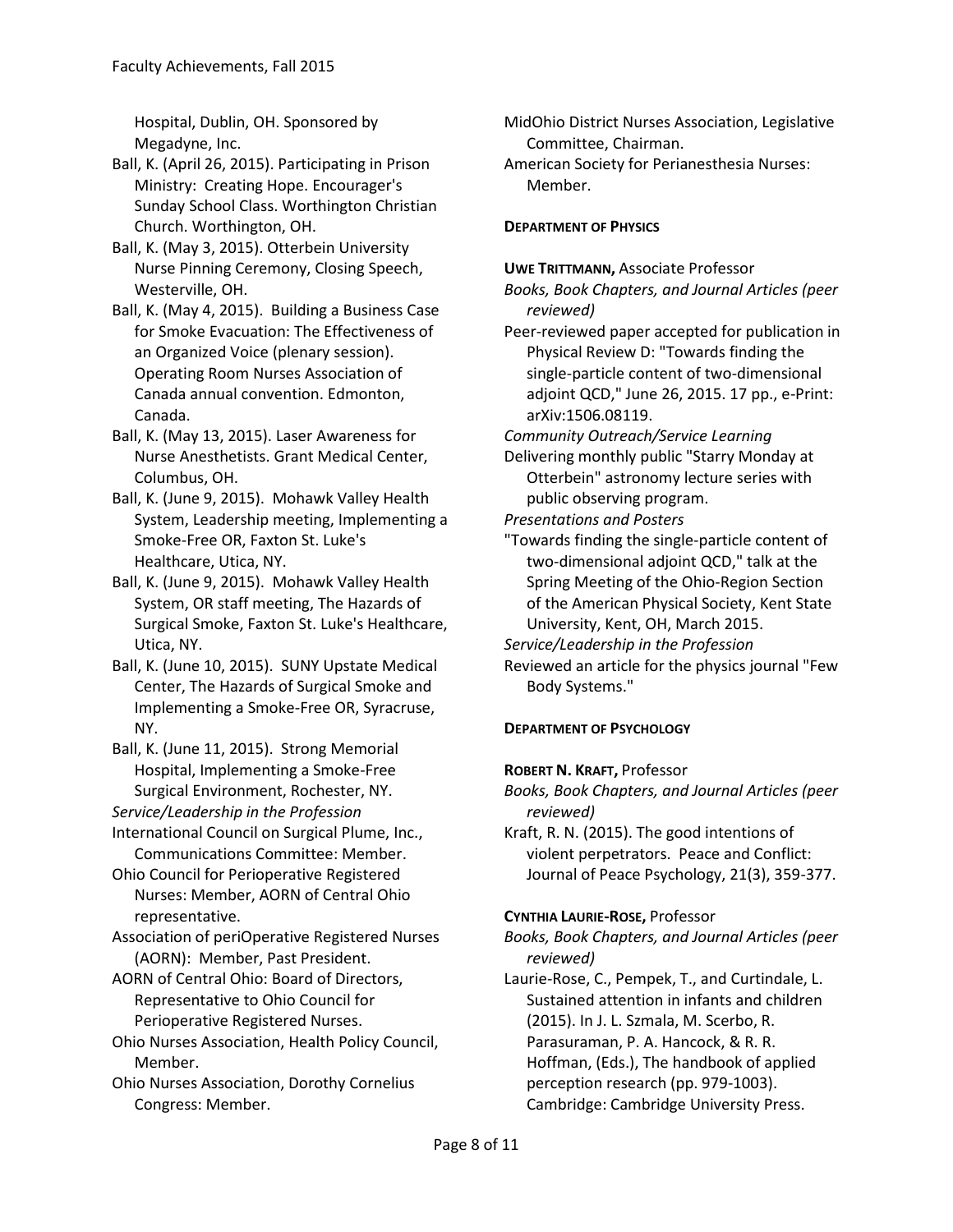#### **DEPARTMENT OF RELIGION AND PHILOSOPHY**

#### **ANDREW P. MILLS,** Professor

- *Books, Book Chapters, and Journal Articles (peer reviewed)*
- "Concepción's Approach to Reading Philosophy: A Lesson on How, and Why, to Teach Essential Philosophical Skills" in Emily Esch, Kevin Hermberg, and Rory E. Kraft Jr., eds., Philosophy Through Teaching, American Association of Philosophy Teachers, 2014. *Presentations and Posters*
- Workshop co-leader: Workshop on Teaching
- and Learning in Philosophy, Pittsburgh, PA (Co-sponsored by Carnegie Mellon University and the AAPT), January 2015.
- "Reading Together: Using Online Group Annotation to Engage with a Text," 20<sup>th</sup> International Workshop-Conference on Teaching Philosophy, Collegeville, MN, August 2014.
- Workshop co-leader: Post-Conference Workshop on Teaching and Learning in Philosophy, San Diego, CA. (Co-sponsored by the APA and the AAPT), April 2014.
- *Service/Leadership in the Profession*
- Vice President (and President-Elect), American Association of Philosophy Teachers. Past President, Ohio Philosophical Association.

## **DEPARTMENT OF SOCIOLOGY AND ANTHROPOLOGY**

**HEIDI R. BALLARD,** Associate Professor *Completion of Graduate and Doctoral Degrees* Completed all requirements for The Ohio State University Master Degree in Public Health program and received Master in Public Health degree (MPH) on August 9, 2015. Enrolled in The Ohio State University MPH Program for Experienced Professionals from June 2013 through July 2015. MPH studies emphasized Global Health and Health Behavior and Promotion.

**DANIELLE E. DOCKA-FILIPEK,** Assistant Professor *Presentations and Posters*

- "Mentoring in a Model Community: Risk, Vulnerability, and 'Teaching Naked.'" Presentation given at Otterbein University's Welcome Back Celebration: The Responsibilities of a Model Community-Focus on Diversity and Inclusion. August 17, 2015.
- "Gender, Pleasure, and Entitlement: An Otterbein Perspective on the Gender Gap in College Hookups and Relationships." Presentation given at Otterbein University's Integrative Studies Symposium in Westerville, OH (with Elizabeth Casto). March 11, 2015.
- *Publications and Essays (non-peer reviewed)*
- Docka-Filipek, Danielle. 2015. "Community Other Mothers." In The Wiley-Blackwell Encyclopedia of Gender and Sexuality Studies, ed. by Nancy Naples. Hoboken, NJ: Wiley-Blackwell.

#### **DEPARTMENT OF THEATRE AND DANCE**

**T.J. GERCKENS,** Assistant Professor

*Artistic Exhibits and Performances*

- Designed the lighting for Guys and Dolls, directed by Mary Zimmerman, at the Oregon Shakespeare Festival in Ashland, OR. February 28, 2015.
- Designed the lighting for The White Snake, adapted and directed by Mary Zimmerman, at the Old Globe Theatre in San Diego, CA. March 26, 2015.
- Designed the lighting for Into the Woods, directed by Lenny Leibowitz, Otterbein University Theatre. April 2015.

## **CHRISTINA M. KIRK,** Professor

*Artistic Exhibits and Performances*

Director, The All Night Strut, Otterbein Summer Theatre, July 2015.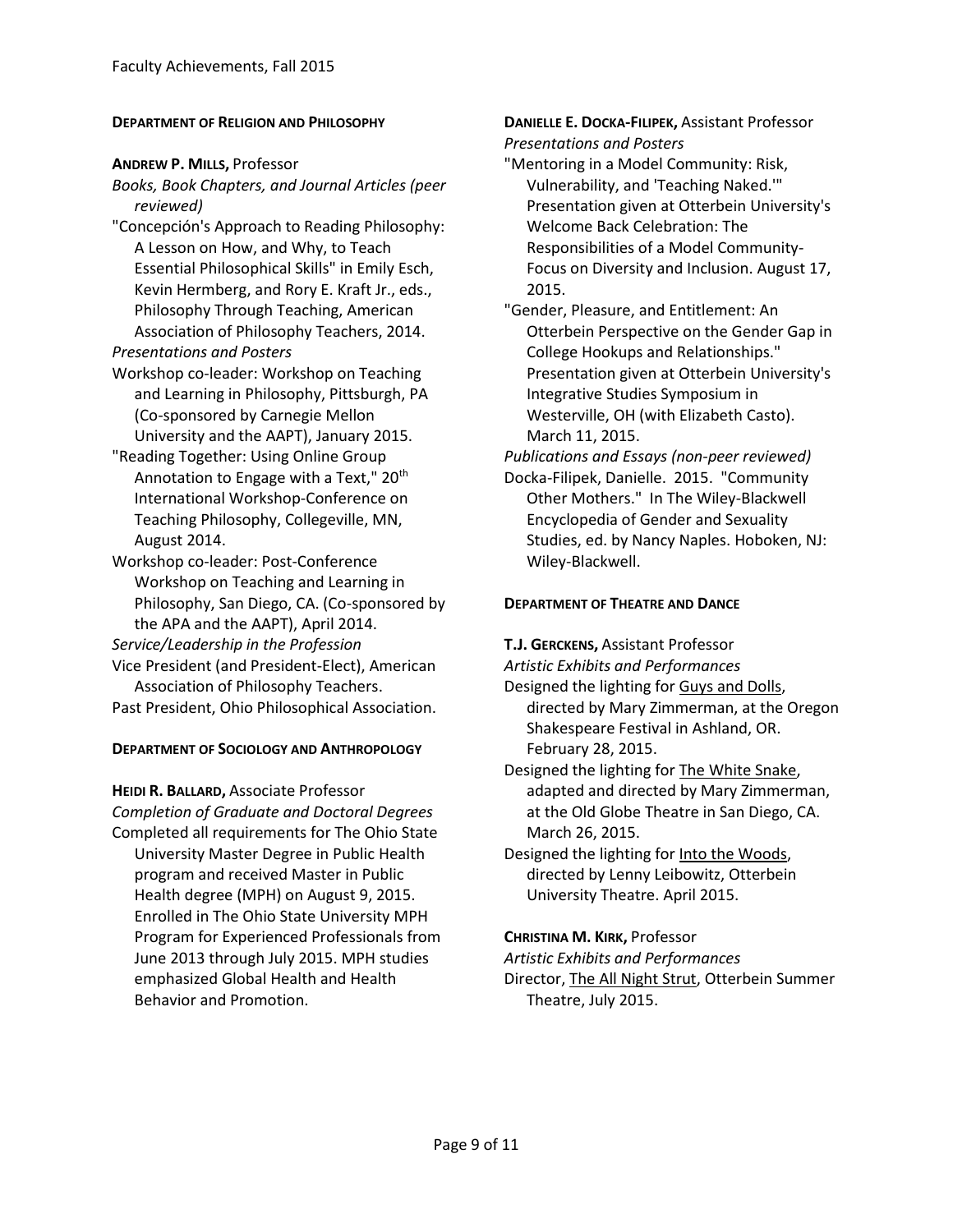#### **EXTERNAL GRANT AWARDS – Office of Sponsored Programs**

Otterbein faculty and administrators have received grants totaling **\$448,780** since April 1, 2015. Ranging widely from research to academic studies to community education, these grants support the mission of Otterbein, enhance faculty achievement and student learning, and strengthen social justice in the central Ohio community.

- **JENNIFER BENNETT,** Associate Professor, Biology and Earth Science
- *American Society for Biochemistry and Molecular Biology* (\$1,000) on behalf of Morgan Stark for the ASBMB Undergraduate Research Award.

**SUSAN CONSTABLE,** Associate Professor, Education

- *U.S. Department of Education* (\$368,126) to fund the fourth year of the "Central Ohio English Learner Education Collaboration." There is one more year of funding expected for this grant. The Central Ohio English Learner Education Collaborative (COELEC) unites key central Ohio community organizations, K-12 schools and Otterbein University to provide effective programs to enrich the lives of English Learners through education. COELEC has three major goals: To better prepare 90 current classroom teachers, especially those who teach grades 6 through 12, to provide quality instructional support to English Language Learners; to better prepare all Otterbein teacher education students to support English Language Learners in K-12 classrooms; and to provide opportunities through financial support for 30 local English Language Learners to earn a paraprofessional or teaching license.
- **BRIAN GARRETT,** NTT Assistant Professor, Nursing/ Director, Nurse Anesthesia Program *Health Resources and Services Administration* (\$19,135) to fund Otterbein's "Nurse Anesthetist Traineeship" program.The purpose of this project is to increase the numbers of certified registered nurse anesthetists (CRNAs) in central Ohio and rural Appalachia. Before this program began at Otterbein in 2010, there had not been a nurse anesthesia program in Central Ohio since 1987. This award will be used to 1) fund graduate nurse anesthesia students past their first 12 months of study, and 2) financially support minority and underprivileged nurse anesthesia students past their first 12 months of study.

#### **JANICE GLOWSKI,** Director, Frank Museum and **Gallerv**

- *Ohio Arts Council* (\$3,436) for *An Island Apart: Cuban Artists in Exile*, a series of arts-related events that will explore Cuban art and culture, focusing on issues of identity, place-making, and ways of knowing. These will include three public art exhibitions featuring work by twelve prominent, exiled Cuban artists including Ohio resident Juan-Sí Gonzalez, videos from internationally renowned artist and educator Coco Fusco, and an artist-community collaborative artwork led by Artist-in-Residence Juan-Sí Gonzalez.
- **WENDY R. SHERMAN-HECKLER,** Associate Vice President for Academic Affairs and Dean of University Programs/Professor, Education
- *Martha Holden Jennings Foundation* (\$15,500) from the Martha Holden Jennings Foundation for The Jennings Educators Institute. The Jennings Educators Institute is a three-day workshop held over three separate Saturdays in the fall to foster the development of teachers and their work in the classroom. Each ½ day workshop features networking, discussion, and a keynote speaker who is wellrespected and well-known among educators in Ohio. While the Jennings Educators Institute is held every year in Ohio, it travels to a different part of the state each year. A well-respected University in the area hosts the event, offering continuing education credits for teachers and the potential for graduate credit. The three Saturday workshops will be held from 8:00am – 12:00pm on September 12, October 10, and November 14, 2015. Attendance at all three workshops is required to become a Jennings Scholar.